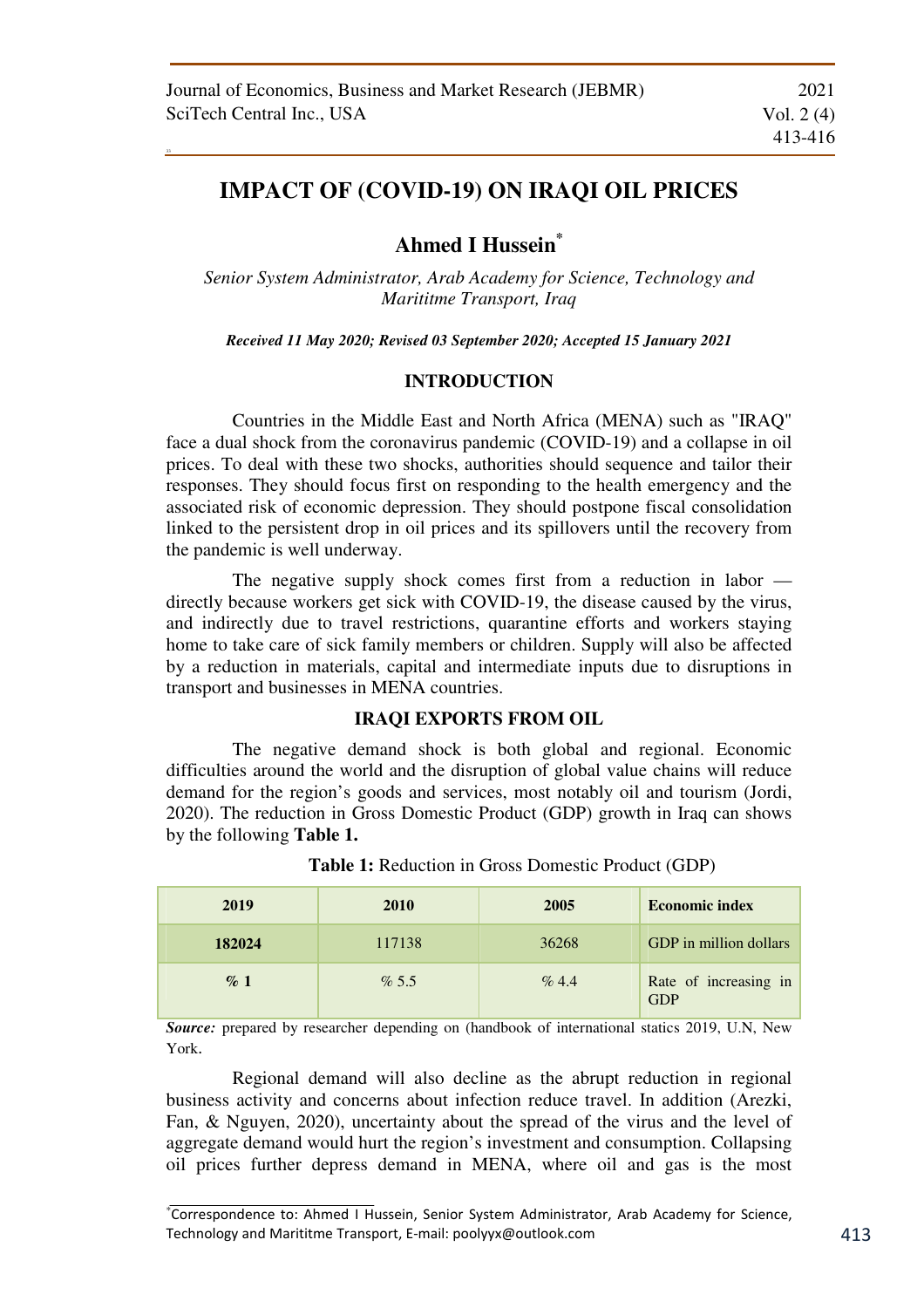### **Hussein**

important sector in many economies. Finally, potential financial market volatility could further disrupt aggregate demand .

In addition to the shock from COVID-19, the breakdown in negotiations between the Organization of the Petroleum Exporting Countries (OPEC) and its allies led to what will likely be a persistent collapse in oil prices. On March 5, 2020, OPEC proposed a 1.5 million barrel per day (mb/d) production cut for the second quarter of 2020 (Baldwin, & Mauro, 2020)., of which 1 mb/d would come from OPEC countries and 0.5 mb/d from non-OPEC but aligned producers, most prominently Russia. The following day, Russia rejected the proposal, prompting Saudi Arabia — the world's largest oil exporter — to boost production to 12.3 mb/d, its full capacity. Saudi Arabia also announced unprecedented discounts of almost 20% in key markets. The result was an immediate drop of more than 30% in prices and continuing declines since (Barrett, 2017). The benchmark West Texas Intermediate (WTI) crude oil price reached a low of \$22.39 per barrel in the intraday session on March 20, 2020 — less than half the price at the beginning of the month. The futures curve suggests that the market expects oil prices to recover slowly — not reaching \$40 per barrel until the end of 2022.

By numbers, the researcher can show Iraqi exports from oil in (March 2020 and April 2020) in the following **Table 2.** 

| <b>April 2020</b>                | <b>March 2020</b>                |  |
|----------------------------------|----------------------------------|--|
| Number of barrels: 103144911     | Number of barrels: 105118523.72  |  |
| Income cash: 1423499000 \$       | Income cash: 2962429929.08 \$    |  |
| Sell price per barrel: 13.801 \$ | Sell price per barrel: 28.182 \$ |  |

**Table 2:** Iraqi exports from oil in (March 2020 and April 2020)

*Source:* Prepared by researcher depending on official web site for Iraqi Ministry of oil www.oil.gov.iq

The two shocks of COVID-19 and oil price collapse are intertwined, yet distinct. On one hand, the demand component of the oil shock is linked to the sharp reduction in oil consumption stemming from precautionary measures to stop the spread of the virus, including lockdowns, which have brought economies around the world to a standstill (Foreign Affairs, 2020). The estimated 10% reduction in oil consumption from 2019, or about 10 mb/d, is the result of reduced air and road travel, according to Rystad Energy, the Norwegian research company. While the depth and duration of the pandemic shock is uncertain, it is expected to be shortlived. Indeed, the severity of the shock has triggered unprecedented domestic measures in advanced and developing countries, and the imperative of global coordination to eradicate the virus will hopefully prevail. The international financial institutions are critical to the efforts of developing countries that have acute balance of payments or fiscal problems, and are now fighting COVID-19. These institutions, which can offer zero- to low-interest financing and long maturities, are best-equipped to help countries in MENA and other developing regions deal with the dual shock. The cost of inaction, both economic and social, would be large. The payoff for action is large. Previous experience in fighting smallpox suggested that the benefit-cost ratio for assisting its eradication of the disease exceeded 400-1 (Barrett, 2007) .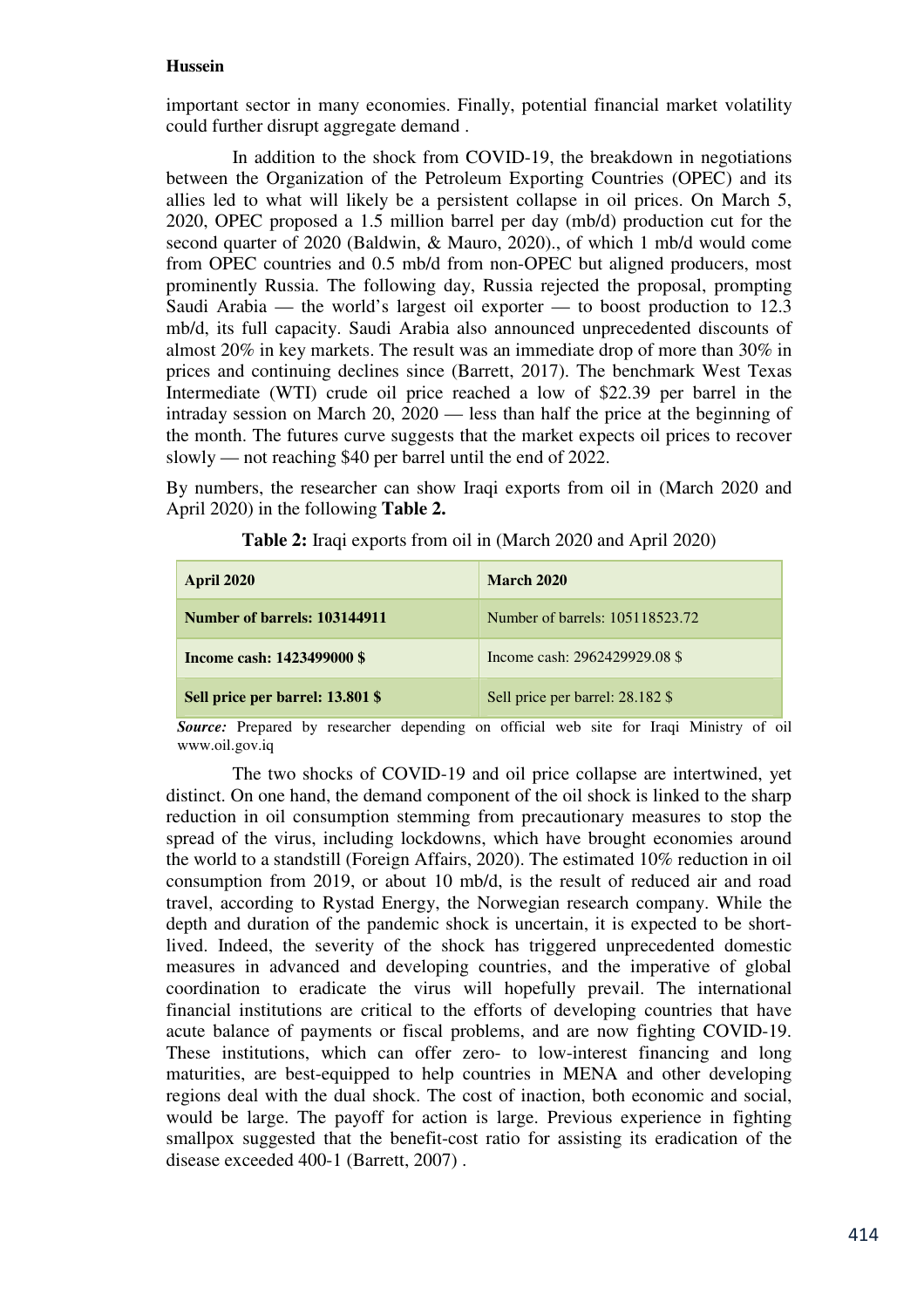#### **Journal of Economics, Business and Market Research, 2(4)**

Once the spread of the virus is stopped, the preventive measures at the root of the economic recession will be rolled back. The speed of that recovery will depend on how swiftly and decisively governments take measures to mitigate the economic and financial dislocations from the health crisis. But the supply component of the oil shock is likely to be persistent and drive oil prices lower for longer. The two shocks differ in their duration but also their likely potential consequences and associated risks of inaction. When assessing the impact of oil prices on the global economy, economists typically distinguish between supplyand demand-driven oil shocks. Demand-driven shocks are related to the evolution of global demand and as such are not expected to have an independent effect on the global economy. But the supply-driven oil shocks would normally be expected to give an independent boost to the global economy. There are several reasons why they might not — in good part because the financial propagation effects of the collapse in oil prices have caused markets for equities, bonds, and non-oil commodities to tumble.

For MENA countries specifically, lower prices are generally good for oilimporting countries and bad for oil exporters. A simple way to get a sense of the size of the real income effect of an oil price change is to multiply the difference between production and consumption (net oil export) as a share of GDP by the percentage point change in the oil price. For instance, based on hypothetical assumption that oil prices will stay 48% below the 2019 level, Kuwait — where net oil exports account for 43% of GDP — would experience a decline in real income of about 20% of GDP, while importer Morocco would experience an increase in real income equivalent to 3% of GDP But in MENA it is likely that lower oil prices will hurt both importers and exporters — exporters directly and importers indirectly from reduced foreign direct investment, remittances, tourism, and grants from exporters.3 4 Some countries, such as those in the Gulf Cooperation Council, still have buffers and should use them (Cordova, 2020). Other oil-exporting countries, such as Algeria and Iran, are exhausting their buffers and will have to rely on flexible exchange rates to manage the current situation and conduct much needed reforms in private-sector development and broader economic transformation. Among net oil importers — such as Egypt, Jordan and Lebanon — a recession will worsen already high levels of public debt Policy response, While COVID-19 has caused a severe supply shock that is expected to increase unemployment and poverty, there is also a sizable feedback loop in terms of demand. Besides the loss of human lives, inaction also risks massive disruptions in supply and demand as well as illiquidity in the financial sector. In other words, the COVID-19 shock could lead to household and corporate bankruptcies, with lasting scars on the economy and society. The disruptions come at a time of discontent in MENA where the streets have been full of protests demanding better governance and an end to corruption.

The battle against the spread of the novel coronavirus and its economic and social consequences will be made more difficult by empty government coffers. Many MENA countries are facing large balance-of-payments and fiscal gaps. Many also carry high sovereign-risk premiums. For those countries, additional foreign borrowing on private markets will be difficult (Cordova, 2020). Moreover, countries with fixed exchange rates will find it difficult to use helicopter money because of the tension between money printing and maintenance of the peg. The region will need much international support to help it navigate an extremely rough patch .